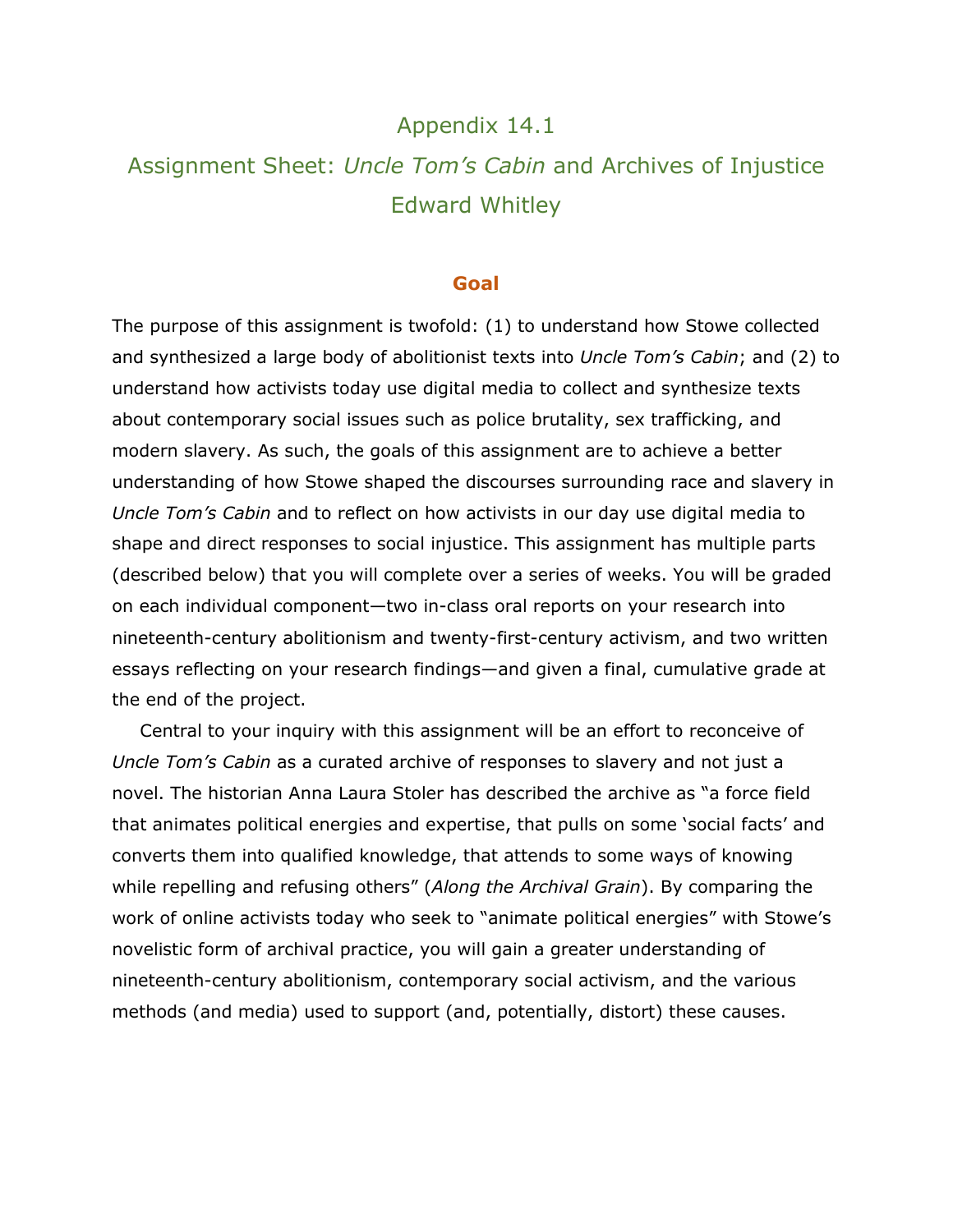### **Part I**

For the first part of this assignment you will work in small groups to explore primary source documents about the abolitionist movement from the following sources:

- *The American Abolitionism Project*: <http://americanabolitionist.liberalarts.iupui.edu/>
- *The Antislavery Literature Project*:<http://antislavery.eserver.org/>
- *The Black Abolitionist Archive*: [http://research.udmercy.edu/find/special\\_collections/digital/baa/](http://research.udmercy.edu/find/special_collections/digital/baa/)
- *The Colored Conventions* project: [http://coloredconventions.org](http://coloredconventions.org/)
- *The Digital Library of the Caribbean*:<http://www.dloc.com/dloc1>
- *Documenting the American South*:<http://docsouth.unc.edu/>
- *The Gilder Lehrman Center:* <http://glc.yale.edu/>
- *"Uncle Tom's Cabin" and American Culture* (PreTexts section): <http://utc.iath.virginia.edu/sitemap.html>

Subscription databases potentially available through an academic library website:

- 19th Century U.S. Newspaper Digital Archive
- African American Newspapers: 1827–1998
- African American Periodicals: 1825–1995
- African American Newspapers: The 19th Century
- American Periodicals Series Online
- Early American Newspapers, Series II, 1758–1900

Your goal with this part of the assignment is to situate *Uncle Tom's Cabin* within a larger context for abolitionist activism and to identify those aspects of abolitionist discourse that Stowe both included *and* excluded from her novel. (Think of Stowe as an archivist who is curating her collection, choosing which documents to include and which to reject.) Your group will meet during class to discuss themes and ideas from *Uncle Tom's Cabin* that you would like to learn more about, and then divide the above list of digital resources among the members of your group to search outside of class for the texts, images, and arguments that Stowe incorporated into her novel.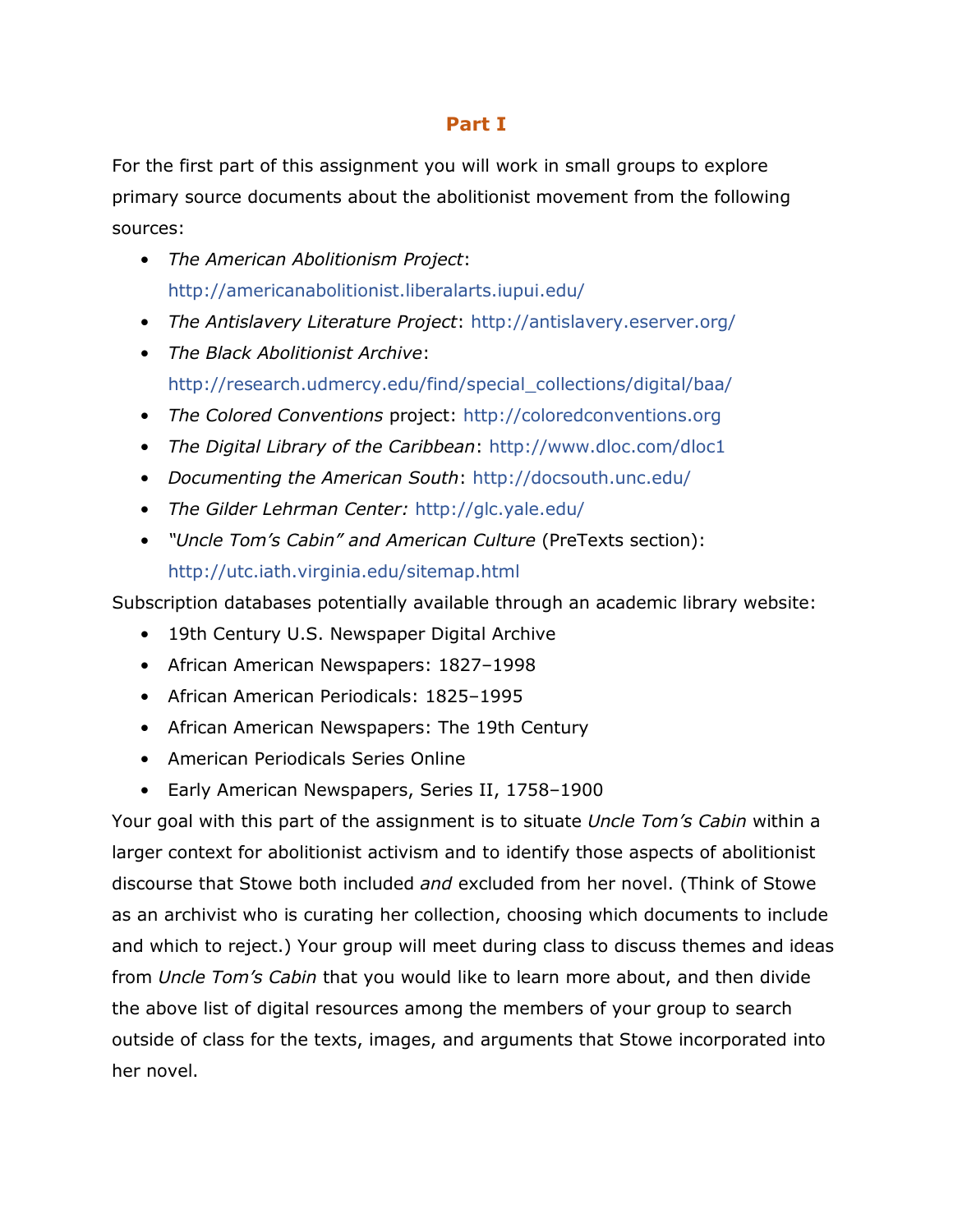You will write a short, 500-word essay about your experience situating *Uncle Tom's Cabin* within these primary source documents. Pay particular attention to what Stowe includes from these documents, what she excludes, and what she modifies, distorts, or emphasizes. Bring this essay to class and be prepared to discuss your findings with members of your group. Include the names of specific documents you found, along with their corresponding URLs.

During class we will also look through Stowe's *Key to "Uncle Tom's Cabin*," which contains many of the primary source documents about slavery that she relied on while writing her novel. As a class, we will compare the abolitionist documents you found with the documents that Stowe herself collected in *Key to "Uncle Tom's Cabin*," and then discuss what these documents tell us about Stowe's efforts to curate texts about race and slavery into an archive of injustice.

#### **Part II**

For the second part of the assignment you will choose a contemporary social issue—such as police brutality, sex trafficking, or modern slavery—and then search the internet to identify the means by which individuals or institutions curate this information online. What digital tools do individuals and institutions employ to curate online archives of information? What are the blogs, Facebook pages, YouTube channels, memes, and Twitter hashtags that activists use not just to create and promote digital content, but also to shape and define the existing content? How do the chosen methods of curation shape, distort, or promote the information in question?

The goal of this part of the assignment is to encourage you to reflect on how information is gathered and structured online and to allow you to draw parallels to the structuring of nineteenth-century abolitionist thought in Stowe's novel. You will write a short, 500-word reflective essay comparing contemporary online activism with the archive of nineteenth-century abolitionism that *Uncle Tom's Cabin* synthesized into a single, exemplary text. Include the names of specific websites, hashtags, Facebook groups, etc.